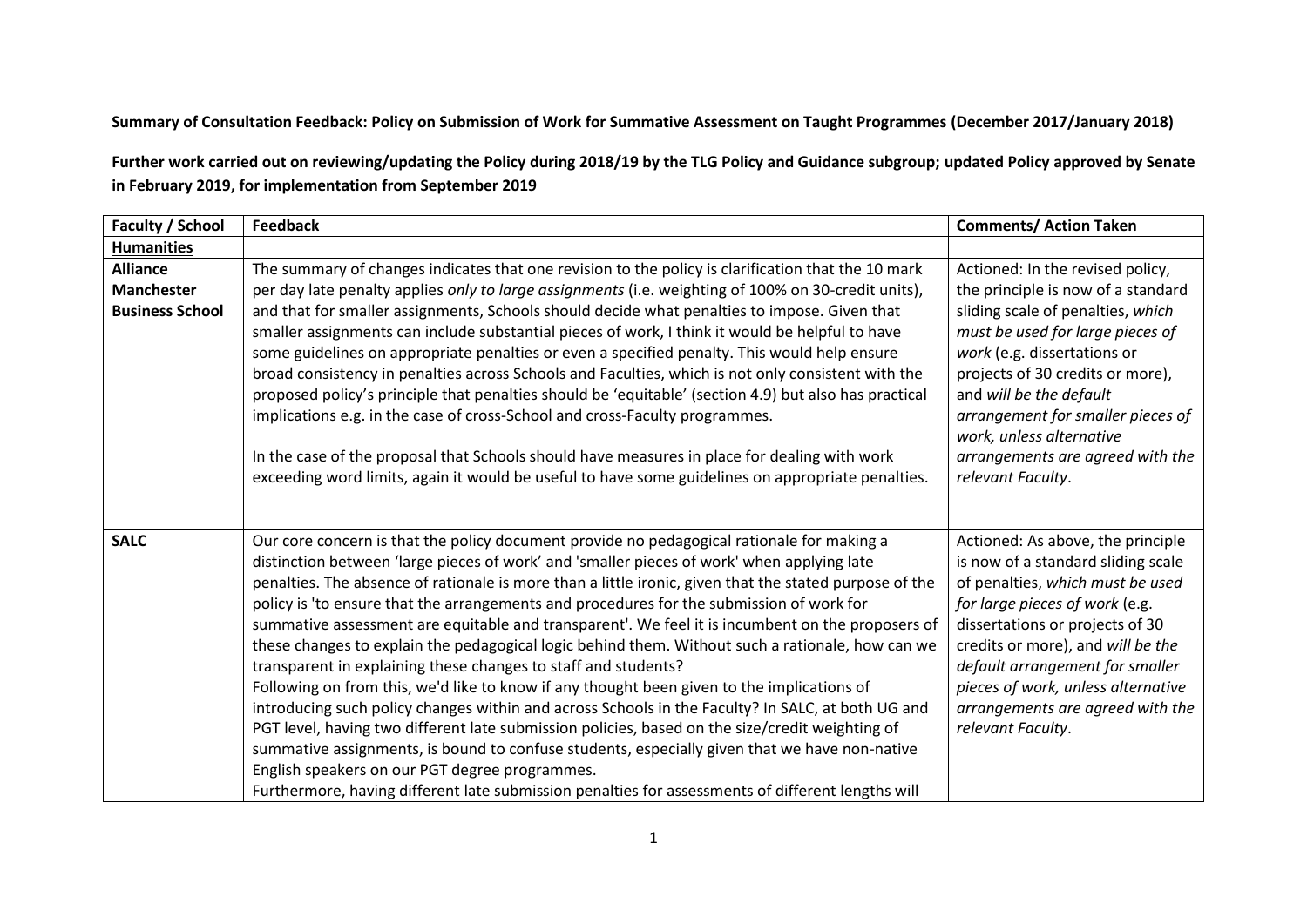|                                                        | pose difficulties for students taking units in other Schools, which is common in SALC. Given that<br>the policy document states that 'There should be School/Faculty norms for late submission<br>penalties, with exceptions being possible if there are sound pedagogic reasons', it seems<br>incongruous that differential penalties are being proposed - and without any pedagogic reasons,<br>sound or otherwise, being offered by way of justification.<br>We look forward to seeing how this feedback will be acted upon prior to the document being<br>submitted for final approval.                                                                                                                                                                                                                                                                                                                                                                                                                                                                    |                                                                                                                                                                                                                                                                                                                                                                |
|--------------------------------------------------------|----------------------------------------------------------------------------------------------------------------------------------------------------------------------------------------------------------------------------------------------------------------------------------------------------------------------------------------------------------------------------------------------------------------------------------------------------------------------------------------------------------------------------------------------------------------------------------------------------------------------------------------------------------------------------------------------------------------------------------------------------------------------------------------------------------------------------------------------------------------------------------------------------------------------------------------------------------------------------------------------------------------------------------------------------------------|----------------------------------------------------------------------------------------------------------------------------------------------------------------------------------------------------------------------------------------------------------------------------------------------------------------------------------------------------------------|
| Law                                                    | The comments are mainly from PSS, but the majority of academic colleagues involved in the Law<br>Teaching and Learning Committee were very concerned about the inconsistencies that can arise<br>from the proposed changes. We are particularly concerned as our students take modules in other<br>schools, and we have non-law students on our modules, so if different schools take different<br>approaches to penalising late submission this could result in extremely inconsistent treatment of<br>students across cohorts.                                                                                                                                                                                                                                                                                                                                                                                                                                                                                                                               | Actioned: As the principles for<br>late submission now apply to all<br>sizes of assessed work, (unless<br>approved otherwise by the<br>Faculty), there should be more<br>consistency between different<br>Schools.                                                                                                                                             |
| <b>BMH</b><br><b>Division of</b>                       | Clarification that the section on penalties for late submission only applies to 'large pieces of<br>$\bullet$                                                                                                                                                                                                                                                                                                                                                                                                                                                                                                                                                                                                                                                                                                                                                                                                                                                                                                                                                  | Actioned: The principles for late                                                                                                                                                                                                                                                                                                                              |
| Nursing,<br><b>Midwifery and</b><br><b>Social Work</b> | work', e.g. dissertations/projects which carry a credit weighting of 30 credits or more, and<br>also only relates to first attempts rather than referrals; How does this provide equity for<br>students if you have 1 policy for 30 credits or more and another for less than 30 credits?<br>a slight update to the recommended sliding scale for penalties for late submission, in that<br>$\bullet$<br>"the mark awarded will reduce for 10 marks per calendar day", rather than the original<br>wording of "the mark awarded will reduce for 10 marks per day for 5 dayafter which a<br>mark of zero will be awarded;" This would potentially extend marking periods for staff<br>and lead into teaching time.<br>Clarification that, for smaller pieces of work, Schools must have their own mechanism in<br>place to penalise late submission, and must publicise it to students at the start of each<br>semester; This would open up inequity across the University especially for programmes<br>which offer course units from across different Schools. | submission now apply to all sizes<br>of assessed work, (unless<br>approved otherwise by the<br>Faculty).<br>Noted: This was acknowledged,<br>but was felt to be the best way<br>forward.<br>Actioned: This issue has now been<br>removed, as the penalties for late<br>submission apply to all sizes of<br>work (unless approved otherwise<br>by the Faculty). |
|                                                        | Re the "Guidance on late submission"                                                                                                                                                                                                                                                                                                                                                                                                                                                                                                                                                                                                                                                                                                                                                                                                                                                                                                                                                                                                                           | Actioned: the Policy and Guidance                                                                                                                                                                                                                                                                                                                              |
|                                                        | "Guidance on late submission for large pieces of work", with a definition of work carrying                                                                                                                                                                                                                                                                                                                                                                                                                                                                                                                                                                                                                                                                                                                                                                                                                                                                                                                                                                     | now have the same penalties for                                                                                                                                                                                                                                                                                                                                |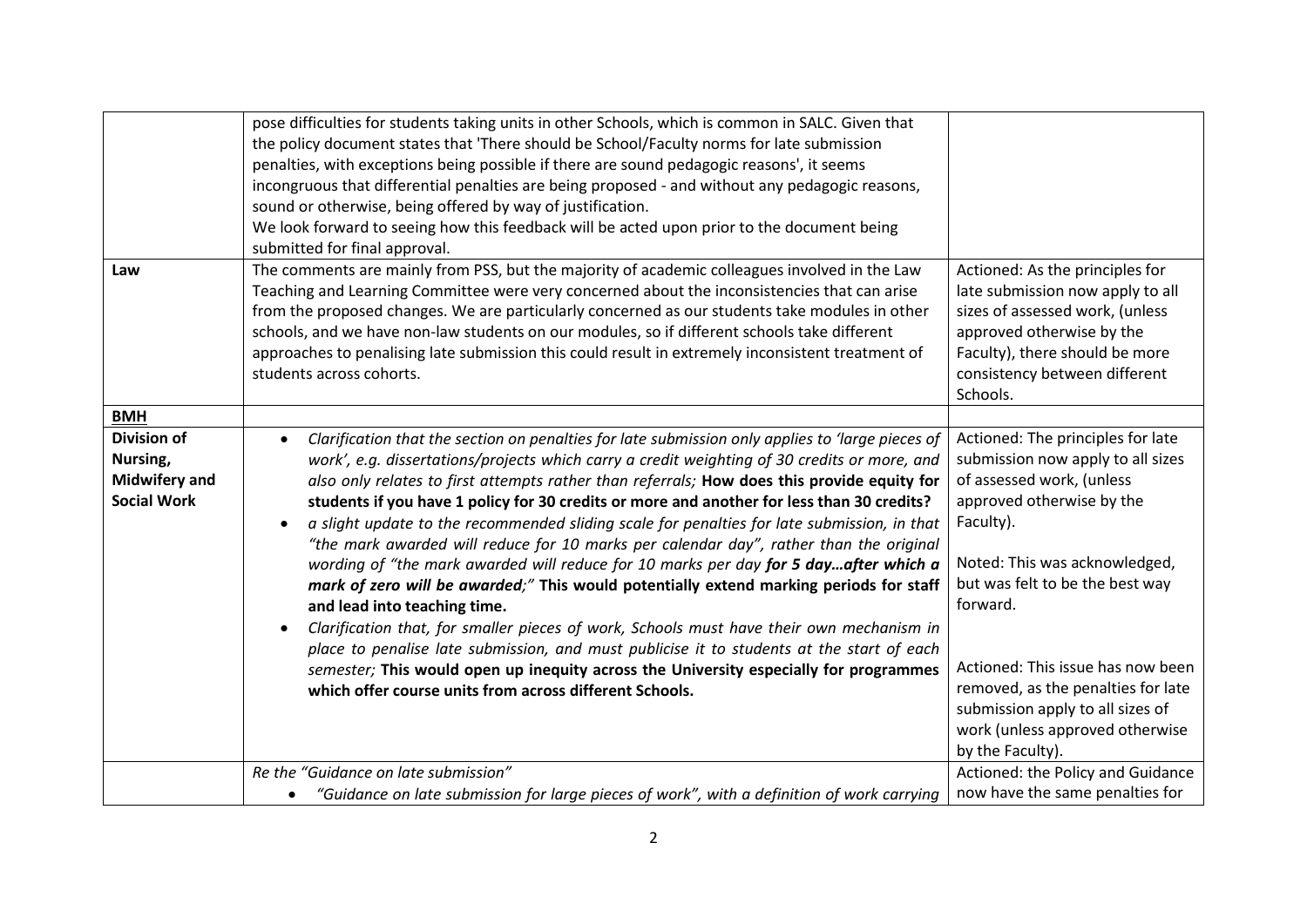|                                                        | a credit weighting of 30 credits or more; How does this provide equity for students if you<br>have 1 policy for 30 credits or more and another for less than 30 credits?<br>Procedure for the handling of cases where a student receives a pass mark for an<br>٠<br>assignment (including dissertations) but then fails the assignment due to the deduction of<br>marks as a penalty of late submission. If a student's original mark, before the application<br>of a penalty, was in the compensation zone, the mark recorded should be capped at the<br>lowest compensatable pass mark (30C for UG and 40C for PGT) and the student should not<br>be asked to resit the assignment. Does this mean the student has been referred at 1 <sup>st</sup><br>attempt? It suggests the only penalty applied is a reduction of the mark to the lowest<br>compensatable pass mark which is less of a penalty than that stated above.                                                                            | all sizes of assessment.<br>No, this relates to students whose<br>mark would have been a<br>compensated pass at first<br>attempt, but the application of a<br>penalty takes them, in theory,<br>below the compensation zone. |
|--------------------------------------------------------|----------------------------------------------------------------------------------------------------------------------------------------------------------------------------------------------------------------------------------------------------------------------------------------------------------------------------------------------------------------------------------------------------------------------------------------------------------------------------------------------------------------------------------------------------------------------------------------------------------------------------------------------------------------------------------------------------------------------------------------------------------------------------------------------------------------------------------------------------------------------------------------------------------------------------------------------------------------------------------------------------------|------------------------------------------------------------------------------------------------------------------------------------------------------------------------------------------------------------------------------|
|                                                        | Removal of the table of examples of mark deductions, as it was felt that the reduction of 10 marks<br>per calendar day (for work marked out of 100, and a proportional amount for work not marked out<br>of 100) should be simpler with the removal of the cap of up to 5 days; Would it not be easier to<br>talk about % marks rather than specifics (i.e 10% of mark for a piece of work worth 40 marks<br>overall would be 4 marks -not 10)                                                                                                                                                                                                                                                                                                                                                                                                                                                                                                                                                           | This has now been actioned, and<br>the Policy/Guidance do refer to<br>percentages rather than marks.                                                                                                                         |
| <b>Division of</b><br><b>Pharmacy and</b><br>Optometry | Clarification that the section on penalties for late submission only applies to 'large pieces of work',<br>e.g. dissertations/projects which carry a credit weighting of 30 credits or more, and also only<br>relates to first attempts rather than referrals; We do apply this policy at present however it states<br>that penalties for late submission will now only apply to large pieces of work, and large is<br>classed as 30 credits. All of our PGT units are 15 credits, and some of our courses are only 30<br>credits, never with just one piece of assessment. So it seems that this central policy will not now<br>apply at any of our PGT units, other than projects which are 60 or 90 credits. This is a shame and<br>it would be much better to have a more unified approach across the School, including for smaller<br>pieces of work. This would also avoid confusion for both staff and students, particularly on<br>programmes which are owned by different consortia or Schools. | Actioned: This issue has now been<br>removed, as the penalties for late<br>submission apply to all sizes of<br>work (unless approved otherwise<br>by the Faculty).                                                           |
| <b>Division of</b><br><b>Psychology and</b>            | Clarification that the section on penalties for late submission only applies to 'large pieces of<br>$\bullet$<br>work', e.g. dissertations/projects which carry a credit weighting of 30 credits or more, and                                                                                                                                                                                                                                                                                                                                                                                                                                                                                                                                                                                                                                                                                                                                                                                            | Actioned: This issue has now been<br>removed, as the penalties for late                                                                                                                                                      |
| <b>Mental Health</b><br>and Division of                | also only relates to first attempts rather than referrals; Why do the fix late penalties now<br>only apply to large pieces of work? I don't think it is very helpful to devolve this to                                                                                                                                                                                                                                                                                                                                                                                                                                                                                                                                                                                                                                                                                                                                                                                                                  | submission apply to all sizes of<br>work (unless approved otherwise                                                                                                                                                          |
| Human                                                  | Schools and Divisions again as that's what happened before and everyone goes off doing                                                                                                                                                                                                                                                                                                                                                                                                                                                                                                                                                                                                                                                                                                                                                                                                                                                                                                                   | by the Faculty).                                                                                                                                                                                                             |
| Communication                                          | their own thing and ends up a real mess when you have students taking units from                                                                                                                                                                                                                                                                                                                                                                                                                                                                                                                                                                                                                                                                                                                                                                                                                                                                                                                         |                                                                                                                                                                                                                              |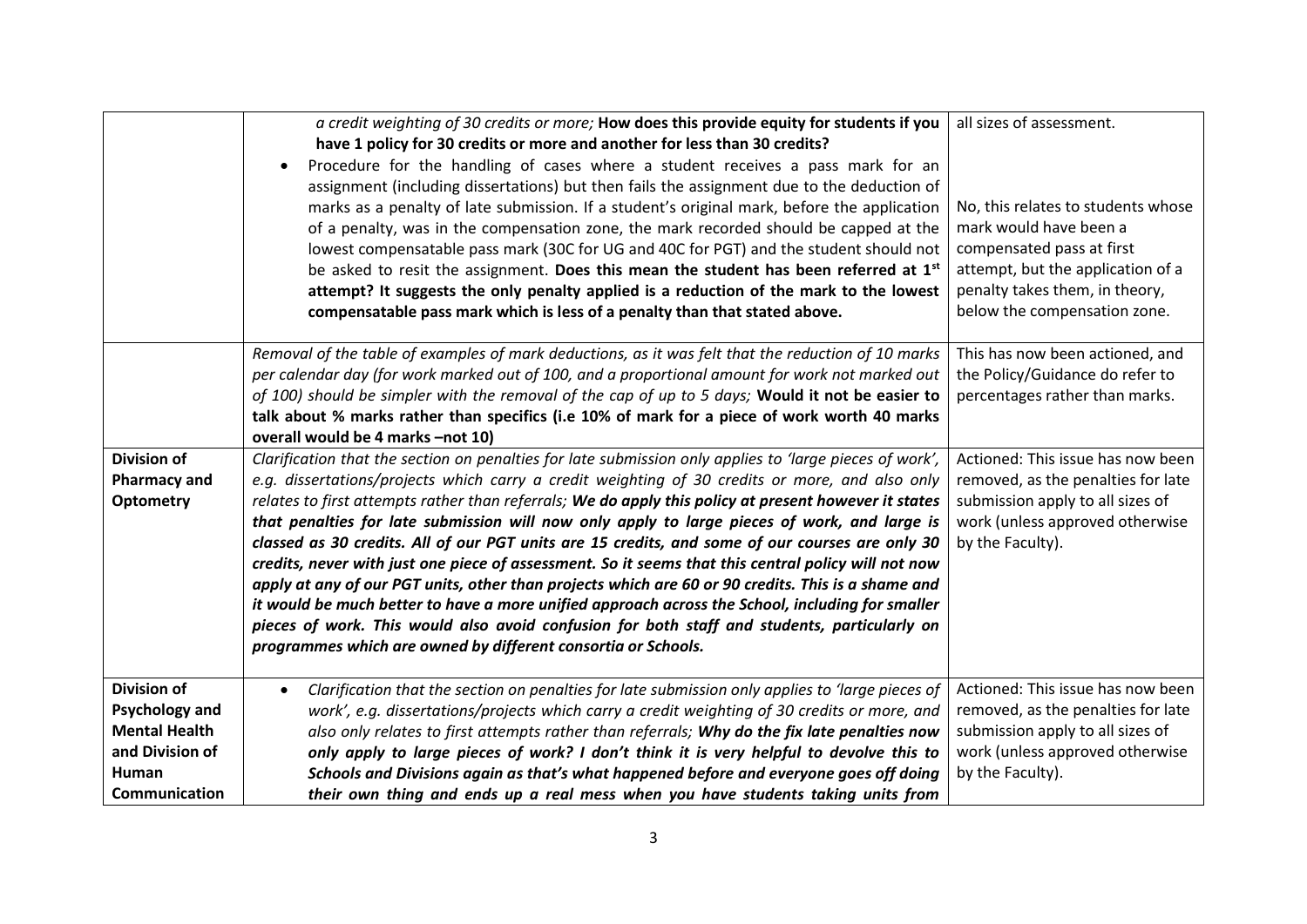|                                                                                                                       | different Schools and Faculties with differing penalties.<br>a slight update to the recommended sliding scale for penalties for late submission, in that<br>$\bullet$<br>"the mark awarded will reduce for 10 marks per calendar day", rather than the original<br>wording of "the mark awarded will reduce for 10 marks per day for 5 dayafter which a<br>mark of zero will be awarded;" I don't think the wording is very clear, I don't think this<br>explicitly shows that the mark gets reduced by10 marks if its 1 minute late, I think you<br>can read it as it only gets reduced by 10 marks when it is a day late. I also think it needs<br>to say per 24 hours, not calendar day, could that be interpreted as meaning the penalties<br>increase at midnight.                                                                                                                                                                                                                                                                                                                                                                                   | Actioned: The wording has now<br>been revised to state: "Any work<br>submitted at any time within the<br>first 24 hours following the<br>published submission deadline<br>will receive a penalty of 10% of<br>the maximum amount of marks<br>available The Policy relates to 24<br>hours/calendar days, so includes<br>weekends and weekdays."                                                                              |
|-----------------------------------------------------------------------------------------------------------------------|-----------------------------------------------------------------------------------------------------------------------------------------------------------------------------------------------------------------------------------------------------------------------------------------------------------------------------------------------------------------------------------------------------------------------------------------------------------------------------------------------------------------------------------------------------------------------------------------------------------------------------------------------------------------------------------------------------------------------------------------------------------------------------------------------------------------------------------------------------------------------------------------------------------------------------------------------------------------------------------------------------------------------------------------------------------------------------------------------------------------------------------------------------------|-----------------------------------------------------------------------------------------------------------------------------------------------------------------------------------------------------------------------------------------------------------------------------------------------------------------------------------------------------------------------------------------------------------------------------|
| <b>Division of</b><br>Population<br>Health, Health<br><b>Services</b><br><b>Research &amp;</b><br><b>Primary Care</b> | Large pieces of work, for this purpose, are defined as being single pieces of assessed work<br>$\bullet$<br>carrying a credit weighting of 30 credits or more. For our MRes Translational Medicine<br>(and other MRes), students have to submit a lit review and research proposal for<br>'research project 1 (BIOL 66121). This is a 30 credit unit, with the two components<br>weighted 50%, with the same submission deadline. Would this count?<br>Penalty for going over length (4.10 and 4.11) I really favour a policy where the word limit<br>is the word limit, not the +10% that we currently have. This would not apply e.g. for a<br>conference abstract, publication etc.<br>Procedure for the handling of cases where a student receives a pass mark for an<br>assignment (including dissertations) but then fails the assignment due to the deduction of<br>marks as a penalty of late submission (appendix4, no.5). Not sure what happens here if<br>the assignment is not compensatable? I also don't see how 5ii follows from 5i, if a<br>student's original mark is a pass, and they are not required to resit, then 5ii is redundant. | Actioned: The penalties for late<br>submission now apply to all sizes<br>of work (unless approved<br>otherwise by the Faculty).<br>Schools must have appropriate<br>procedures in place for dealing<br>with work exceeding the required<br>length.<br>Even if an assessment is not<br>compensatable, the<br>application/recording of penalties<br>would remain the same. The<br>wording of 5i and 5ii have been<br>updated. |
| <b>Division of</b><br><b>Psychology and</b><br><b>Mental Health</b>                                                   | We feel the rewording has clarified any points which were previously uncertain.<br>We don't have any stand-alone coursework which reaches the 30 credit threshold. The<br>closest is our Final Year projects which carry a 28 credit weighting. The wording in the                                                                                                                                                                                                                                                                                                                                                                                                                                                                                                                                                                                                                                                                                                                                                                                                                                                                                        | Actioned: The Policy has now<br>been revised, following feedback,<br>so it should hopefully be clearer                                                                                                                                                                                                                                                                                                                      |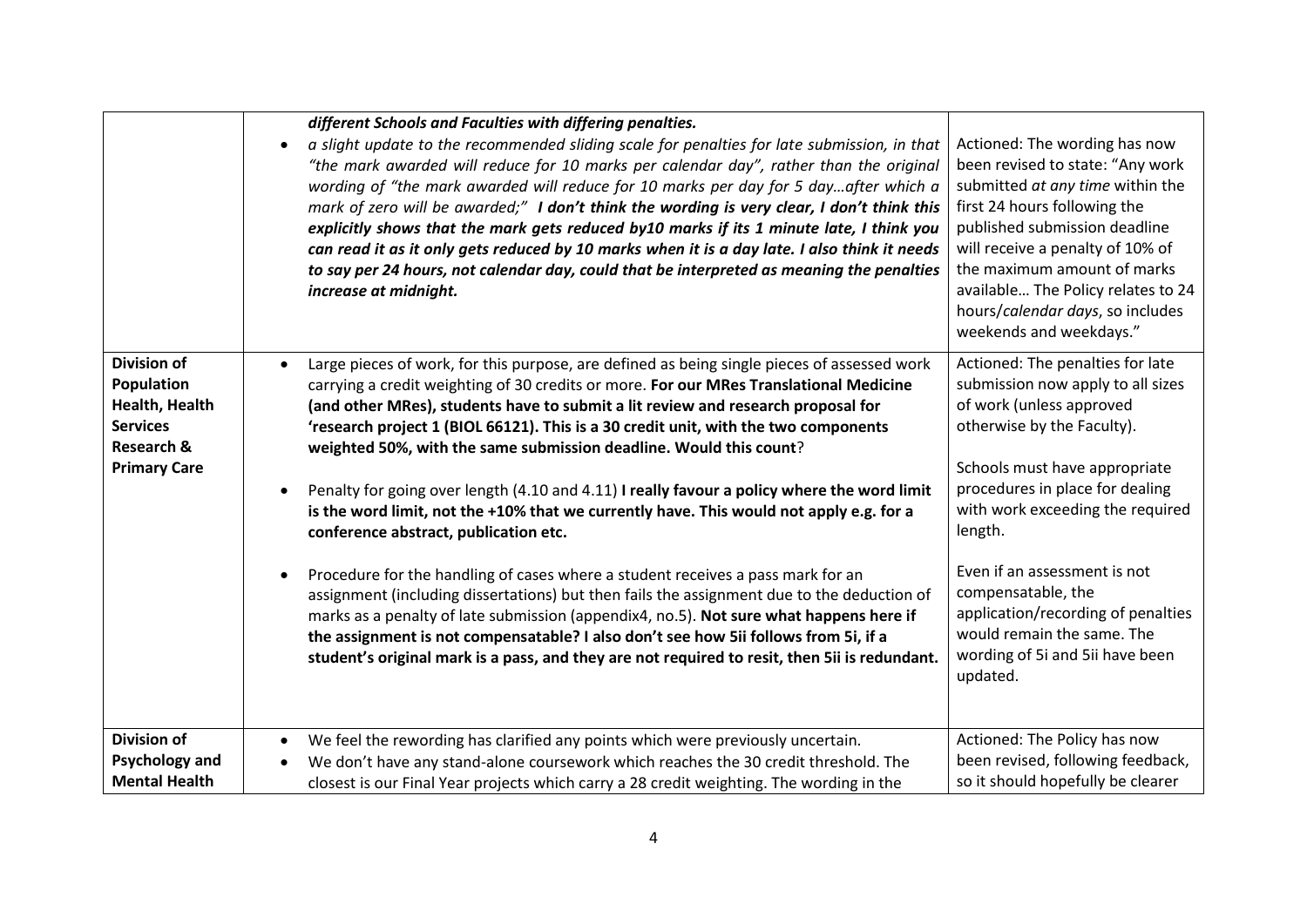|                                                               | policy gives the impression that this is the type of 'large' work that should be covered by<br>the policy – could someone clarify whether that is the case?<br>For our other assessed coursework we're assuming that, in the absence of a School<br>$\bullet$<br>policies about penalizing late submission and work which exceeds stated lengths, we're<br>free to determine policies for our own Programme (so long as they are clearly<br>communicated to students) - is that right?                                                                                                                                                                                                                                                                                                                                                                                                                                                                                                                                             | now.<br>The penalties for late submission<br>now apply to all sizes of work<br>(unless approved otherwise by<br>the Faculty).<br>Schools must have their own<br>appropriate procedures in place<br>for dealing with work exceeding<br>the required length. |
|---------------------------------------------------------------|------------------------------------------------------------------------------------------------------------------------------------------------------------------------------------------------------------------------------------------------------------------------------------------------------------------------------------------------------------------------------------------------------------------------------------------------------------------------------------------------------------------------------------------------------------------------------------------------------------------------------------------------------------------------------------------------------------------------------------------------------------------------------------------------------------------------------------------------------------------------------------------------------------------------------------------------------------------------------------------------------------------------------------|------------------------------------------------------------------------------------------------------------------------------------------------------------------------------------------------------------------------------------------------------------|
| <b>Division of</b><br><b>Medical</b><br><b>Education</b>      | For the MBChB, we do not see a problem being compliant with the late submission policy. We<br>operate a 5 day '0' mark policy on some pieces of work, rather than 10 days based on the<br>professional programme requirements.                                                                                                                                                                                                                                                                                                                                                                                                                                                                                                                                                                                                                                                                                                                                                                                                     | Noted.                                                                                                                                                                                                                                                     |
| <b>Division of</b><br><b>Pharmacy and</b><br><b>Optometry</b> | The policy has to apply to more than just the very large pieces of work that has been<br>$\bullet$<br>proposed - it seems this would be applicable to very few programmes. Maybe it would be<br>better to refer to the size of the piece of work as a % of the total marks for that unit.<br>Maybe 10%? If the Faculty policy only applies to few pieces of work, individual<br>programmes will devise their own regulations for the rest, and then the Faculty policy will<br>be pretty redundant.<br>We have lots of Pass/Fail pieces of work and they are often the cause of<br>$\bullet$<br>difficulty/inconsistency in handling.<br>If we choose to adopt this policy for all assessments, a minority of students will see this as<br>$\bullet$<br>an automatic 10 day extension. This minority of students already miss deadlines and this<br>policy effectively allows them to hand work in up to 10 days late and still be allowed to<br>pass / progress. The deterrent of capped marks will not work with these students. | Actioned: The penalties for late<br>submission now apply to all sizes<br>of work (unless approved<br>otherwise by the Faculty).<br>Noted.<br>Noted.                                                                                                        |
| School of                                                     | Clarification that the section on penalties for late submission only applies to 'large pieces of work',                                                                                                                                                                                                                                                                                                                                                                                                                                                                                                                                                                                                                                                                                                                                                                                                                                                                                                                            | Actioned: The penalties for late                                                                                                                                                                                                                           |
| <b>Biological</b>                                             | e.g. dissertations/projects which carry a credit weighting of 30 credits or more, and also only                                                                                                                                                                                                                                                                                                                                                                                                                                                                                                                                                                                                                                                                                                                                                                                                                                                                                                                                    | submission now apply to all sizes                                                                                                                                                                                                                          |
| <b>Sciences</b>                                               | relates to first attempts rather than referrals; A 10 credit piece of work is also what I would                                                                                                                                                                                                                                                                                                                                                                                                                                                                                                                                                                                                                                                                                                                                                                                                                                                                                                                                    | of work (unless approved                                                                                                                                                                                                                                   |